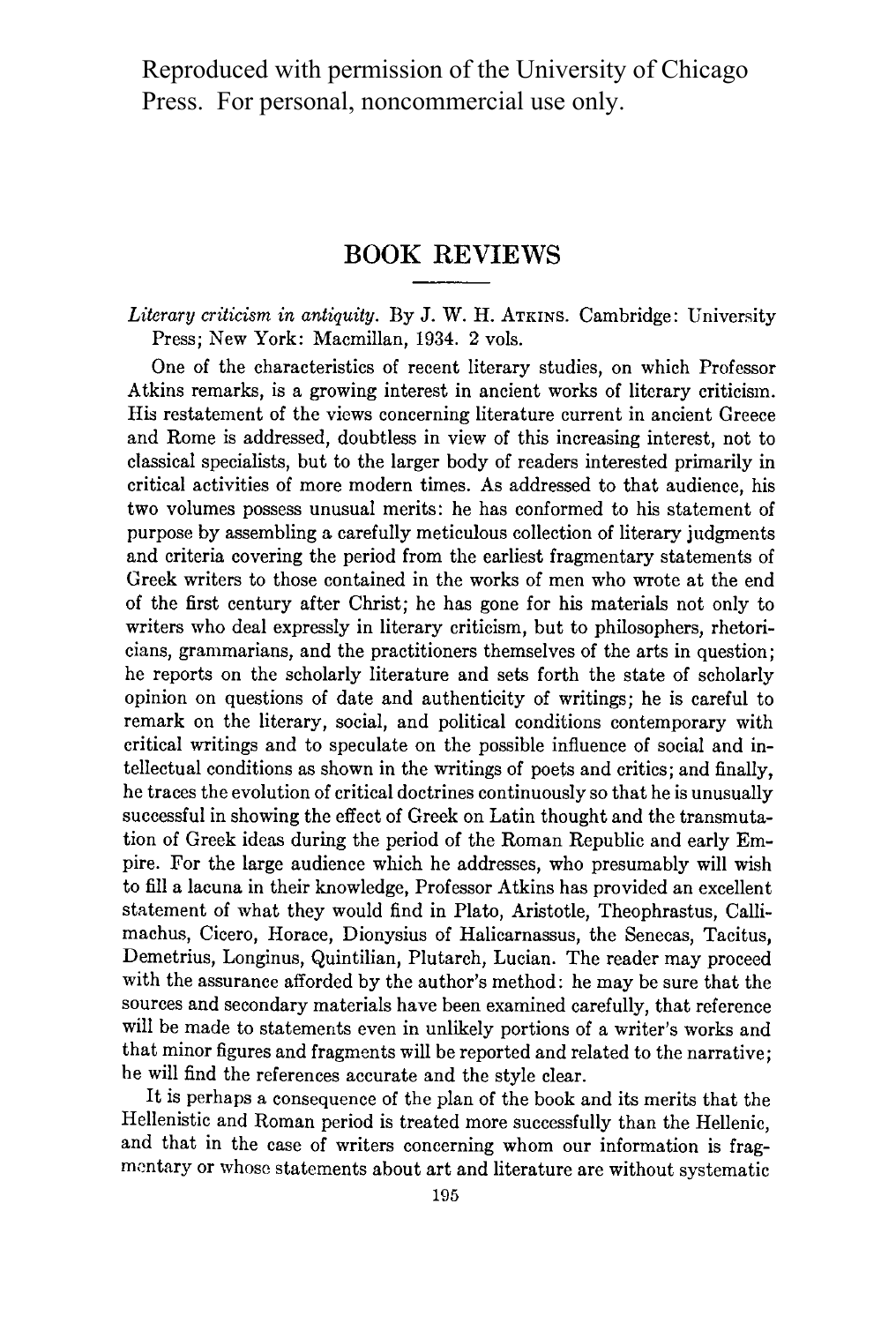## **196 BOOK REVIEWS**

**expansion the reader will come from Professor Atkins' book with a more nearly adequate idea of the doctrine than in the case of writers whose approach to literature is philosophical. In a book whose virtues are expository, Neoptolemus of Parium and Dio Chrysostom may be restated with full justice whereas Plato and Aristotle may suffer. Thus the method of quoting from the dialogues of Plato results in the construction of a system of thought in which Professor Atkins is correct in finding much that is puzzling and contradictory. This mystery is somewhat attenuated by reference to the character of the time in which Plato worked and the literature he considered, to the pioneer nature of his work and sometimes even to the varying subject matter of his dialogues. Typical of this manner of treatment is the conscientious examination of the problem involved in Plato's criticism of the poets (I, 46-51). After setting forth a variety of explanations that have been offered and showing their inadequacies, Professor Atkins presents his own solution: Plato's argument was a piece of special pleading; he was presenting a brief for the plaintiff, philosophy, without considering for the time being the rightful claims of the defendant, poetry; he was correct in attacking poetry as the main avenue to truth, but not in his wholesale proscription of epic and dramatic poetry; his so-called attack on poetry is of secondary interest to the constructive side of his work (I, 66). Similarly in the exposition of Aristotle, the system of citation permits Professor Atkins to ignore the order which Aristotle himself followed in the development of the Poetics and on any given subject to quote indifferently from any of his works. He occasionally remarks, as when he states that according to Aristotle the function of poetry is "the giving of a certain refined pleasure" (I, 80), that the doctrine is not to be found in the Poetics. The view which results is consequently one of atomized doctrines, joined together when need be by Professor Atkins' historical or critical reasons, since the reasons of the original writer are frequently omitted.** 

**Professor Atkins shows a suspicion of any systematic treatment of critical criteria, which appears particularly as strictures against fixed principles and a priori reasons, and he shows a corresponding enthusiasm for writers who remark on the relativity of critical standards to ages and tastes. Yet he is equally insistent on a permanent character in literature and he is on the alert for recognitions and hints of it in the writers he surveys. Taken in isolation from the analyses and arguments which support them, these insights are dulled to truisms: that art is a blend of representation and expression; that the ends of art are attained by a balance of free creation and control; that its appeal is neither to an individual nor to an age but to something elemental and universal in man (II, 354 and passim). In virtue of this doctrinal atomism it is surprising how much the writers of the six hundred years have in common, notwithstanding the relativity of criticism to its age: not only is Aristotle close to Plato, but in the later ages of grammarians and rhetoricians the statements made in agreement with or in development of earlier doctrines emerge more strongly than the doctrinal differences which were consequent on ap-**